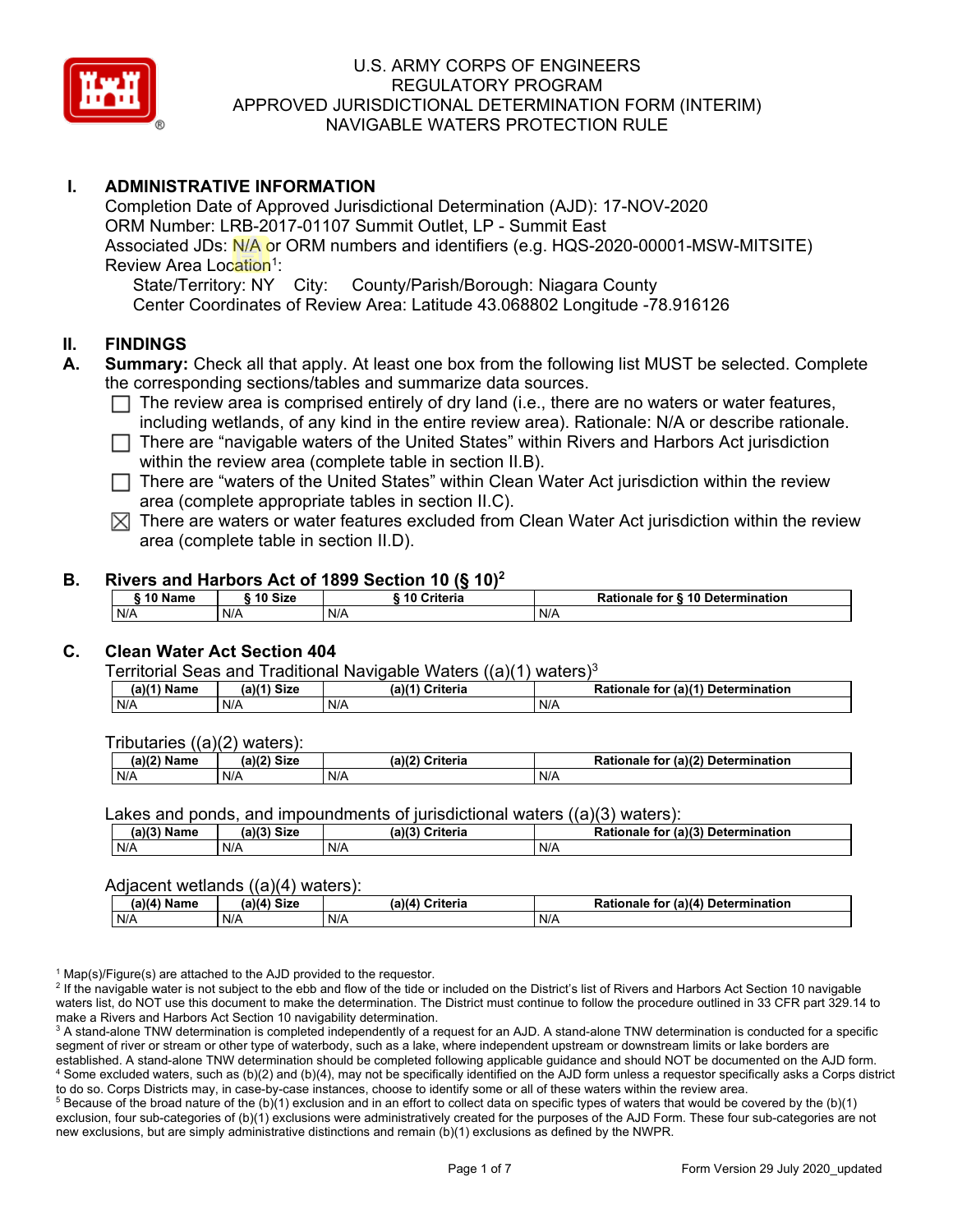

# **D. Excluded Waters or Features**

Excluded waters  $((b)(1) - (b)(12))^4$ :

| <b>Exclusion Name</b> | <b>Exclusion Size</b> | Exclusion <sup>5</sup>      | <b>Rationale for Exclusion Determination</b>                                                                                                                                                                                                                                                                                                                                                                                                                                                                                                                                                                                                                                                                                                                                                                                                                                                                                                                                                                                                                                                                                                                                                                                                                                                                                                                                                                                                                                                                                                                                                                                                                                                   |
|-----------------------|-----------------------|-----------------------------|------------------------------------------------------------------------------------------------------------------------------------------------------------------------------------------------------------------------------------------------------------------------------------------------------------------------------------------------------------------------------------------------------------------------------------------------------------------------------------------------------------------------------------------------------------------------------------------------------------------------------------------------------------------------------------------------------------------------------------------------------------------------------------------------------------------------------------------------------------------------------------------------------------------------------------------------------------------------------------------------------------------------------------------------------------------------------------------------------------------------------------------------------------------------------------------------------------------------------------------------------------------------------------------------------------------------------------------------------------------------------------------------------------------------------------------------------------------------------------------------------------------------------------------------------------------------------------------------------------------------------------------------------------------------------------------------|
| Wetland B             | $0.311$ acres         | (b)(1) Non-adjacent wetland | In the delineation report, it states Wetland B is an<br>scrub/shrub pocket in the northwest corner of the site.<br>The soils are mapped potentially hydric.<br>Vegetation found within this wetland is a mix of non-<br>hydric and hydrophtic vegetation dominated by invasive<br>species. A review of aerial imagery and other in-house<br>resources show no drainage patterns coming or going<br>from wetland B. This was confirmed during the site visit.<br>Wetland B is more than 150 linear feet from an offsite,<br>excavated ditch along the railroad corridor to the West.<br>No $A(1)$ - $A(3)$ waters were identified within the vicinity of<br>Wetland B during the site visit or an in-house review of<br>aerial imagery, topo maps, the NYSDEC environmental<br>resource or USFWS Wetland mapper. The wetland is a<br>shallow surface concave depression that collects water<br>and holds it long enough to provide wetland<br>characteristics but does not drain to A-1 to A-3 waters.<br>No natural or artificial barriers between Wetland B and<br>$A(1) - A(3)$ waters was found during the site visit. The<br>wetland is not inundated by an $A(1) - A(3)$ waters<br>because none are within the vicinity of the wetland.<br>Also, the NRCS/USDA Web Soil Survey "Flood<br>Frequency Class" rating is "none" which means,<br>"flooding is not probable. The chance of flooding is<br>nearly 0 percent in any year". All resources reviewed<br>support the determination that Wetland B doesn't<br>directly abut an $A(1)-A(3)$ waters, is not separated from<br>an $A(1)$ - $A(3)$ waters by a natural or man-made feature<br>and is not adjacent to an $A(1)-A(3)$ waters. |
| Wetland C             | $0.302$ acres         | (b)(1) Non-adjacent wetland | In the delineation report, it states Wetland C is an<br>forested/scrub/shrub pocket in the northwest corner of<br>the site. The soils are mapped potentially hydric.<br>Vegetation found within this wetland is a mix of non-<br>hydric and hydrophtic vegetation. A review of aerial<br>imagery and other in-house resources show no<br>drainage patterns coming or going from Wetland C.<br>This was confirmed during the site visit. Wetland C is<br>more than 200 linear feet from an offsite, excavated<br>ditch along the railroad corridor to the West.<br>No $A(1)$ - $A(3)$ waters were identified within the vicinity of<br>Wetland C during the site visit or an in-house review of<br>aerial imagery, topo maps, the NYSDEC environmental<br>resource or USFWS Wetland mapper. The wetland is a<br>shallow surface concave depression that collects water<br>and holds it long enough to provide wetland<br>characteristics but does not drain to A-1 to A-3 waters.<br>No natural or artificial barriers between Wetland C and                                                                                                                                                                                                                                                                                                                                                                                                                                                                                                                                                                                                                                                    |

 $1$  Map(s)/Figure(s) are attached to the AJD provided to the requestor.

<sup>2</sup> If the navigable water is not subject to the ebb and flow of the tide or included on the District's list of Rivers and Harbors Act Section 10 navigable waters list, do NOT use this document to make the determination. The District must continue to follow the procedure outlined in 33 CFR part 329.14 to make a Rivers and Harbors Act Section 10 navigability determination.

<sup>3</sup> A stand-alone TNW determination is completed independently of a request for an AJD. A stand-alone TNW determination is conducted for a specific segment of river or stream or other type of waterbody, such as a lake, where independent upstream or downstream limits or lake borders are established. A stand-alone TNW determination should be completed following applicable guidance and should NOT be documented on the AJD form. <sup>4</sup> Some excluded waters, such as (b)(2) and (b)(4), may not be specifically identified on the AJD form unless a requestor specifically asks a Corps district to do so. Corps Districts may, in case-by-case instances, choose to identify some or all of these waters within the review area.

<sup>5</sup> Because of the broad nature of the (b)(1) exclusion and in an effort to collect data on specific types of waters that would be covered by the (b)(1) exclusion, four sub-categories of (b)(1) exclusions were administratively created for the purposes of the AJD Form. These four sub-categories are not new exclusions, but are simply administrative distinctions and remain (b)(1) exclusions as defined by the NWPR.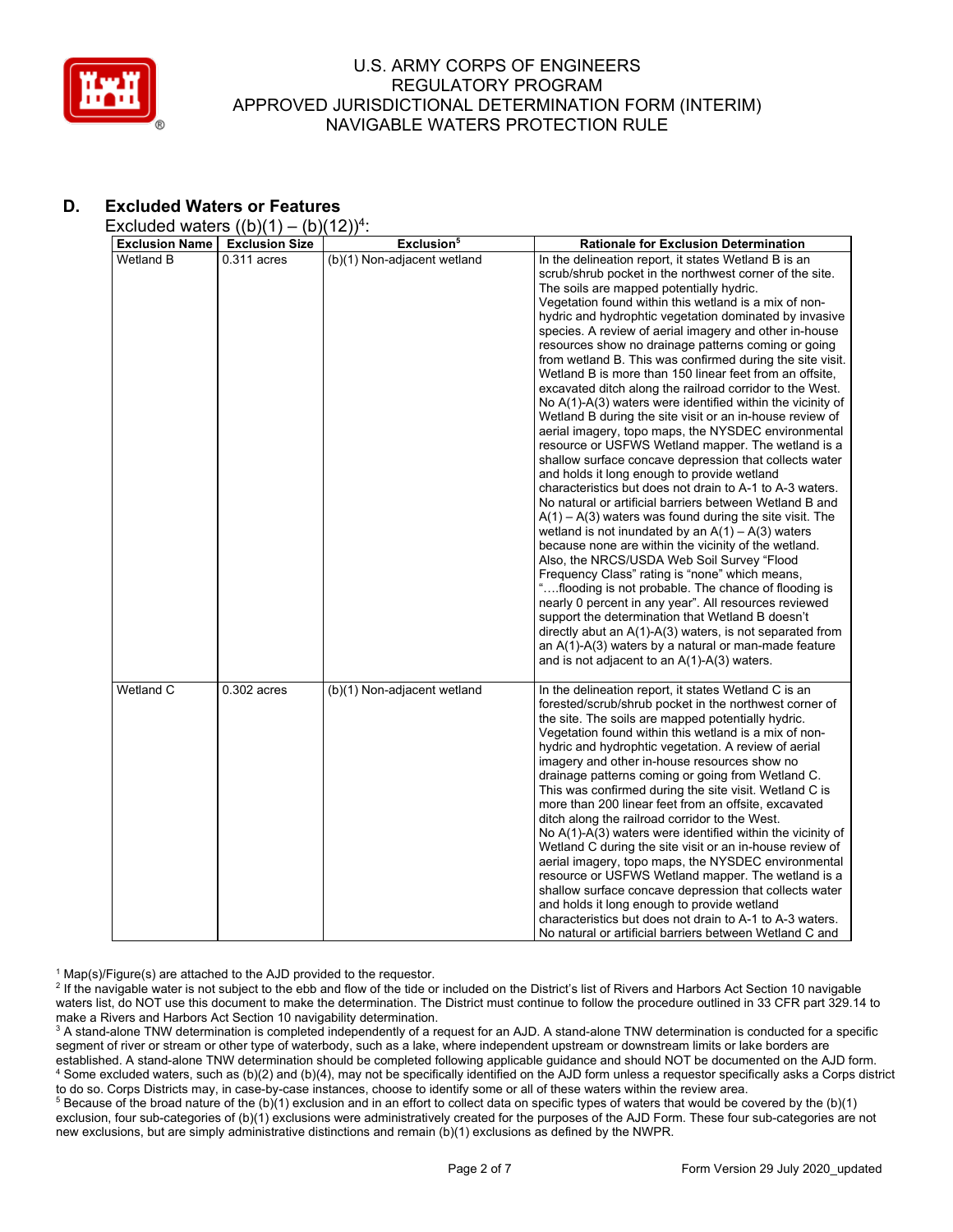

|           |              |                             | $A(1) - A(3)$ waters was found during the site visit. The<br>wetland is not inundated by an $A(1) - A(3)$ waters<br>because none are within the vicinity of the wetland.<br>Also, the NRCS/USDA Web Soil Survey "Flood<br>Frequency Class" rating is "none" which means,<br>"flooding is not probable. The chance of flooding is<br>nearly 0 percent in any year". All resources reviewed<br>support the determination that Wetland C doesn't<br>directly abut an $A(1)-A(3)$ waters, is not separated from<br>an $A(1)$ - $A(3)$ waters by a natural or man-made feature<br>and is not adjacent to an $A(1)-A(3)$ waters.                                                                                                                                                                                                                                                                                                                                                                                                                                                                                                                                                                                                                                                                                                                                                                                                                                                                                                                                                                                                                                |
|-----------|--------------|-----------------------------|-----------------------------------------------------------------------------------------------------------------------------------------------------------------------------------------------------------------------------------------------------------------------------------------------------------------------------------------------------------------------------------------------------------------------------------------------------------------------------------------------------------------------------------------------------------------------------------------------------------------------------------------------------------------------------------------------------------------------------------------------------------------------------------------------------------------------------------------------------------------------------------------------------------------------------------------------------------------------------------------------------------------------------------------------------------------------------------------------------------------------------------------------------------------------------------------------------------------------------------------------------------------------------------------------------------------------------------------------------------------------------------------------------------------------------------------------------------------------------------------------------------------------------------------------------------------------------------------------------------------------------------------------------------|
| Wetland D | 2.03 acres   | (b)(1) Non-adjacent wetland | In the delineation report, it states Wetland D is an<br>emergent/forested pocket in the northwest corner of the<br>site. The soils are mapped potentially hydric.<br>Vegetation found within this wetland is a mix of non-<br>hydric and hydrophtic vegetation. A review of aerial<br>imagery and other in-house resources show no<br>drainage patterns coming or going from Wetland D.<br>This was confirmed during the site visit. Wetland D is<br>more than 250 linear feet from an excavated ditch<br>along the railroad corridor to the West. No $A(1)-A(3)$<br>waters were identified within the vicinity of Wetland D<br>during the site visit or an in-house review of aerial<br>imagery, topo maps, the NYSDEC environmental<br>resource or USFWS Wetland mapper. The wetland is a<br>shallow surface concave depression that collects water<br>and holds it long enough to provide wetland<br>characteristics but does not drain to A-1 to A-3 waters.<br>No natural or artificial barriers between Wetland D and<br>$A(1) - A(3)$ waters was found during the site visit. The<br>wetland is not inundated by an $A(1) - A(3)$ waters<br>because none are within the vicinity of the wetland.<br>Also, the NRCS/USDA Web Soil Survey "Flood<br>Frequency Class" rating is "none" which means,<br>"flooding is not probable. The chance of flooding is<br>nearly 0 percent in any year". All resources reviewed<br>support the determination that Wetland D doesn't<br>directly abut an $A(1)-A(3)$ waters, is not separated from<br>an $A(1)$ - $A(3)$ waters by a natural or man-made feature<br>and is not adjacent to an $A(1)-A(3)$ waters. |
| Wetland G | $0.16$ acres | (b)(1) Non-adjacent wetland | In the delineation report, it states Wetland G is an<br>emergent pocket in the West of the site. The soils are<br>mapped potentially hydric. Vegetation found within this<br>wetland is a mix of non-hydric and hydrophtic<br>vegetation. A review of aerial imagery and other in-<br>house resources show no drainage patterns coming or<br>going from Wetland G. This was confirmed during the<br>site visit. Wetland G is more than 500 linear feet from<br>an excavated ditch along the railroad corridor to the<br>Northwest. No $A(1)-A(3)$ waters were identified within<br>the vicinity of Wetland G during the site visit or an in-<br>house review of aerial imagery, topo maps, the                                                                                                                                                                                                                                                                                                                                                                                                                                                                                                                                                                                                                                                                                                                                                                                                                                                                                                                                                            |

 $1$  Map(s)/Figure(s) are attached to the AJD provided to the requestor.

<sup>2</sup> If the navigable water is not subject to the ebb and flow of the tide or included on the District's list of Rivers and Harbors Act Section 10 navigable waters list, do NOT use this document to make the determination. The District must continue to follow the procedure outlined in 33 CFR part 329.14 to make a Rivers and Harbors Act Section 10 navigability determination.

<sup>3</sup> A stand-alone TNW determination is completed independently of a request for an AJD. A stand-alone TNW determination is conducted for a specific segment of river or stream or other type of waterbody, such as a lake, where independent upstream or downstream limits or lake borders are established. A stand-alone TNW determination should be completed following applicable guidance and should NOT be documented on the AJD form. <sup>4</sup> Some excluded waters, such as (b)(2) and (b)(4), may not be specifically identified on the AJD form unless a requestor specifically asks a Corps district to do so. Corps Districts may, in case-by-case instances, choose to identify some or all of these waters within the review area.

<sup>5</sup> Because of the broad nature of the (b)(1) exclusion and in an effort to collect data on specific types of waters that would be covered by the (b)(1) exclusion, four sub-categories of (b)(1) exclusions were administratively created for the purposes of the AJD Form. These four sub-categories are not new exclusions, but are simply administrative distinctions and remain (b)(1) exclusions as defined by the NWPR.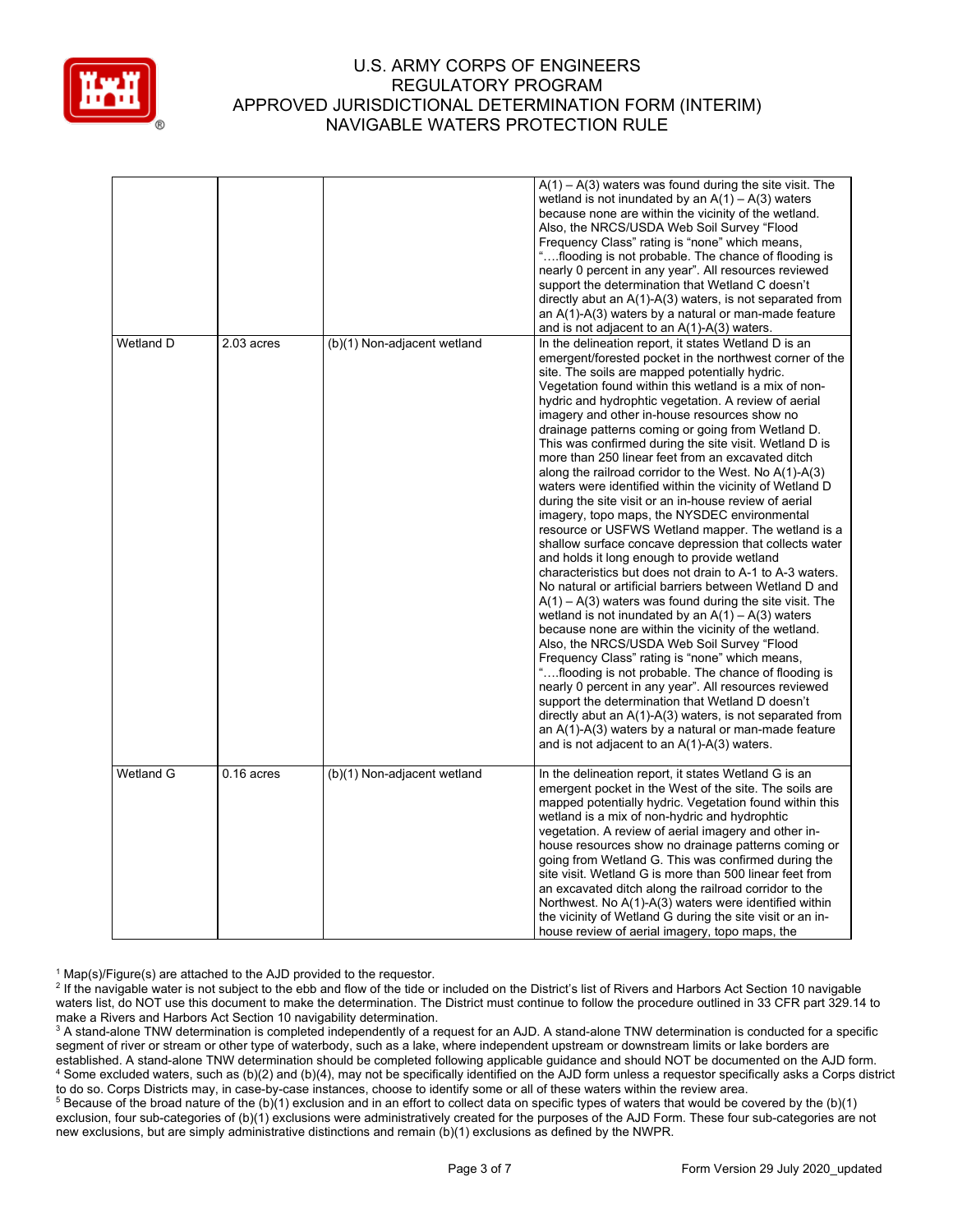

|           |              |                             | NYSDEC environmental resource or USFWS Wetland<br>mapper. The wetland is a shallow surface concave<br>depression that collects water and holds it long enough<br>to provide wetland characteristics but does not drain to<br>A-1 to A-3 waters. No natural or artificial barriers<br>between Wetland G and $A(1) - A(3)$ waters was found<br>during the site visit. The wetland is not inundated by an<br>$A(1) - A(3)$ waters because none are within the vicinity<br>of the wetland. Also, the NRCS/USDA Web Soil Survey<br>"Flood Frequency Class" rating is "none" which means,<br>"flooding is not probable. The chance of flooding is<br>nearly 0 percent in any year". All resources reviewed<br>support the determination that Wetland G doesn't<br>directly abut an $A(1)-A(3)$ waters, is not separated from<br>an A(1)-A(3) waters by a natural or man-made feature<br>and is not adjacent to an A(1)-A(3) waters.                                                                                                                                                                                                                                                                                                                                                                                                                                                                                                                                                                                                                                                                                                                       |
|-----------|--------------|-----------------------------|-----------------------------------------------------------------------------------------------------------------------------------------------------------------------------------------------------------------------------------------------------------------------------------------------------------------------------------------------------------------------------------------------------------------------------------------------------------------------------------------------------------------------------------------------------------------------------------------------------------------------------------------------------------------------------------------------------------------------------------------------------------------------------------------------------------------------------------------------------------------------------------------------------------------------------------------------------------------------------------------------------------------------------------------------------------------------------------------------------------------------------------------------------------------------------------------------------------------------------------------------------------------------------------------------------------------------------------------------------------------------------------------------------------------------------------------------------------------------------------------------------------------------------------------------------------------------------------------------------------------------------------------------------|
| Wetland H | 3.66 acres   | (b)(1) Non-adjacent wetland | In the delineation report, it states Wetland H is an<br>emergent pocket in the west and southwest corner of<br>the site. The soils are mapped potentially hydric.<br>Vegetation found within this wetland is a mix of non-<br>hydric and hydrophtic vegetation. A review of aerial<br>imagery and other in-house resources show no<br>drainage patterns coming or going from Wetland H.<br>This was confirmed during the site visit. Wetland H is<br>more than 850 linear feet from an excavated ditch<br>along the railroad corridor to the Northwest. No A(1)-<br>A(3) waters were identified within the vicinity of Wetland<br>H during the site visit or an in-house review of aerial<br>imagery, topo maps, the NYSDEC environmental<br>resource or USFWS Wetland mapper. The wetland is a<br>shallow surface concave depression that collects water<br>and holds it long enough to provide wetland<br>characteristics but does not drain to A-1 to A-3 waters.<br>No natural or artificial barriers between Wetland H and<br>$A(1) - A(3)$ waters was found during the site visit. The<br>wetland is not inundated by an $A(1) - A(3)$ waters<br>because none are within the vicinity of the wetland.<br>Also, the NRCS/USDA Web Soil Survey "Flood<br>Frequency Class" rating is "none" which means,<br>"flooding is not probable. The chance of flooding is<br>nearly 0 percent in any year". All resources reviewed<br>support the determination that Wetland H doesn't<br>directly abut an A(1)-A(3) waters, is not separated from<br>an A(1)-A(3) waters by a natural or man-made feature<br>and is not adjacent to an A(1)-A(3) waters. |
| Wetland I | $0.53$ acres | (b)(1) Non-adjacent wetland | In the delineation report, it states Wetland I is a scrub-<br>shrub pocket in the middle of the site. The soils are<br>mapped potentially hydric. Vegetation found within this<br>wetland is a mix of non-hydric and hydrophtic<br>vegetation. A review of aerial imagery and other in-<br>house resources show no drainage patterns coming or<br>going from Wetland I. This was confirmed during the<br>site visit. Wetland I is more than 1000 linear feet from                                                                                                                                                                                                                                                                                                                                                                                                                                                                                                                                                                                                                                                                                                                                                                                                                                                                                                                                                                                                                                                                                                                                                                                   |

 $1$  Map(s)/Figure(s) are attached to the AJD provided to the requestor.

<sup>&</sup>lt;sup>2</sup> If the navigable water is not subject to the ebb and flow of the tide or included on the District's list of Rivers and Harbors Act Section 10 navigable waters list, do NOT use this document to make the determination. The District must continue to follow the procedure outlined in 33 CFR part 329.14 to make a Rivers and Harbors Act Section 10 navigability determination.

<sup>&</sup>lt;sup>3</sup> A stand-alone TNW determination is completed independently of a request for an AJD. A stand-alone TNW determination is conducted for a specific segment of river or stream or other type of waterbody, such as a lake, where independent upstream or downstream limits or lake borders are established. A stand-alone TNW determination should be completed following applicable guidance and should NOT be documented on the AJD form. <sup>4</sup> Some excluded waters, such as (b)(2) and (b)(4), may not be specifically identified on the AJD form unless a requestor specifically asks a Corps district to do so. Corps Districts may, in case-by-case instances, choose to identify some or all of these waters within the review area.

<sup>&</sup>lt;sup>5</sup> Because of the broad nature of the (b)(1) exclusion and in an effort to collect data on specific types of waters that would be covered by the (b)(1) exclusion, four sub-categories of (b)(1) exclusions were administratively created for the purposes of the AJD Form. These four sub-categories are not new exclusions, but are simply administrative distinctions and remain (b)(1) exclusions as defined by the NWPR.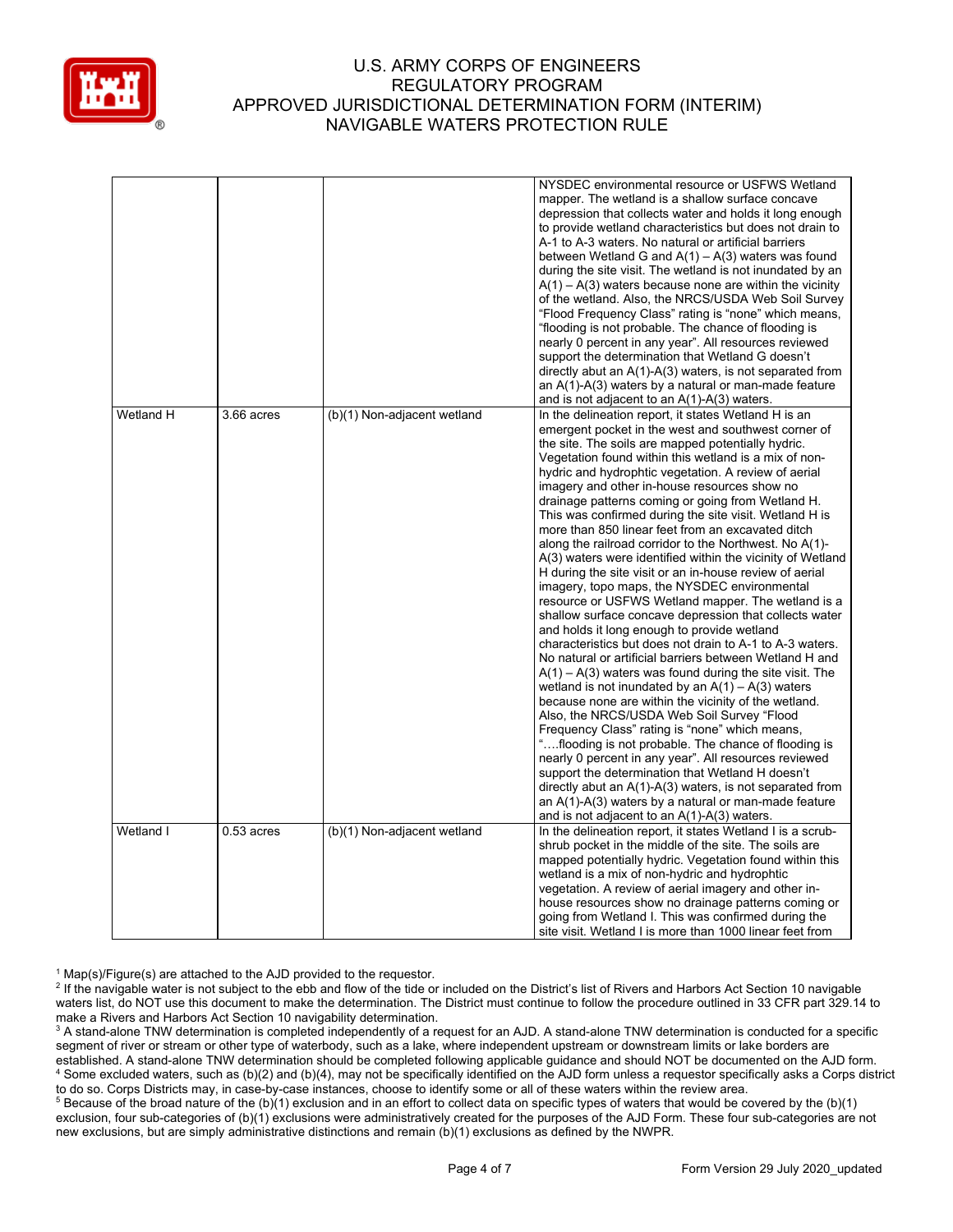

|           |              |                             | an excavated ditch along the railroad corridor to the<br>West. No A(1)-A(3) waters were identified within the<br>vicinity of Wetland I during the site visit or an in-house<br>review of aerial imagery, topo maps, the NYSDEC<br>environmental resource or USFWS Wetland mapper.<br>The wetland is a shallow surface concave depression<br>that collects water and holds it long enough to provide<br>wetland characteristics but does not drain to A-1 to A-3<br>waters. No natural or artificial barriers between Wetland<br>I and $A(1) - A(3)$ waters was found during the site visit.<br>The wetland is not inundated by an $A(1) - A(3)$ waters<br>because none are within the vicinity of the wetland.<br>Also, the NRCS/USDA Web Soil Survey "Flood<br>Frequency Class" rating is "none" which means,<br>"flooding is not probable. The chance of flooding is<br>nearly 0 percent in any year". All resources reviewed<br>support the determination that Wetland I doesn't<br>directly abut an $A(1)-A(3)$ waters, is not separated from<br>an $A(1)$ - $A(3)$ waters by a natural or man-made feature<br>and is not adjacent to an $A(1)-A(3)$ waters.                                                                                                                                                                                                                                                                                                                                                                                                                                                                      |
|-----------|--------------|-----------------------------|---------------------------------------------------------------------------------------------------------------------------------------------------------------------------------------------------------------------------------------------------------------------------------------------------------------------------------------------------------------------------------------------------------------------------------------------------------------------------------------------------------------------------------------------------------------------------------------------------------------------------------------------------------------------------------------------------------------------------------------------------------------------------------------------------------------------------------------------------------------------------------------------------------------------------------------------------------------------------------------------------------------------------------------------------------------------------------------------------------------------------------------------------------------------------------------------------------------------------------------------------------------------------------------------------------------------------------------------------------------------------------------------------------------------------------------------------------------------------------------------------------------------------------------------------------------------------------------------------------------------------------------|
| Wetland J | $0.92$ acres | (b)(1) Non-adjacent wetland | In the delineation report, it states Wetland J is an<br>emergent pocket towards the East of the site. The soils<br>are mapped potentially hydric. Vegetation found within<br>this wetland is a mix of non-hydric and hydrophtic<br>vegetation. A review of aerial imagery and other in-<br>house resources show no drainage patterns coming or<br>going from Wetland J. This was confirmed during the<br>site visit. Wetland J is more than 1200 linear feet from<br>an excavated ditch along the railroad corridor to the<br>West. No A(1)-A(3) waters were identified within the<br>vicinity of Wetland J during the site visit or an in-house<br>review of aerial imagery, topo maps, the NYSDEC<br>environmental resource or USFWS Wetland mapper.<br>The wetland is a shallow surface concave depression<br>that collects water and holds it long enough to provide<br>wetland characteristics but does not drain to A-1 to A-3<br>waters. No natural or artificial barriers between Wetland<br>J and $A(1) - A(3)$ waters was found during the site visit.<br>The wetland is not inundated by an $A(1) - A(3)$ waters<br>because none are within the vicinity of the wetland.<br>Also, the NRCS/USDA Web Soil Survey "Flood<br>Frequency Class" rating is "none" which means,<br>"flooding is not probable. The chance of flooding is<br>nearly 0 percent in any year". All resources reviewed<br>support the determination that Wetland J doesn't<br>directly abut an $A(1)-A(3)$ waters, is not separated from<br>an $A(1)$ - $A(3)$ waters by a natural or man-made feature<br>and is not adjacent to an $A(1)-A(3)$ waters. |
| Wetland K | $0.04$ acres | (b)(1) Non-adjacent wetland | In the delineation report, it states Wetland K is a<br>forested pocket in the Southeast corner of the site. The<br>soils are mapped potentially hydric. Vegetation found<br>within this wetland is a mix of non-hydric and hydrophtic<br>vegetation. A review of aerial imagery and other in-                                                                                                                                                                                                                                                                                                                                                                                                                                                                                                                                                                                                                                                                                                                                                                                                                                                                                                                                                                                                                                                                                                                                                                                                                                                                                                                                         |

 $1$  Map(s)/Figure(s) are attached to the AJD provided to the requestor.

<sup>5</sup> Because of the broad nature of the (b)(1) exclusion and in an effort to collect data on specific types of waters that would be covered by the (b)(1) exclusion, four sub-categories of (b)(1) exclusions were administratively created for the purposes of the AJD Form. These four sub-categories are not new exclusions, but are simply administrative distinctions and remain (b)(1) exclusions as defined by the NWPR.

<sup>&</sup>lt;sup>2</sup> If the navigable water is not subject to the ebb and flow of the tide or included on the District's list of Rivers and Harbors Act Section 10 navigable waters list, do NOT use this document to make the determination. The District must continue to follow the procedure outlined in 33 CFR part 329.14 to make a Rivers and Harbors Act Section 10 navigability determination.

<sup>&</sup>lt;sup>3</sup> A stand-alone TNW determination is completed independently of a request for an AJD. A stand-alone TNW determination is conducted for a specific segment of river or stream or other type of waterbody, such as a lake, where independent upstream or downstream limits or lake borders are established. A stand-alone TNW determination should be completed following applicable guidance and should NOT be documented on the AJD form. <sup>4</sup> Some excluded waters, such as (b)(2) and (b)(4), may not be specifically identified on the AJD form unless a requestor specifically asks a Corps district to do so. Corps Districts may, in case-by-case instances, choose to identify some or all of these waters within the review area.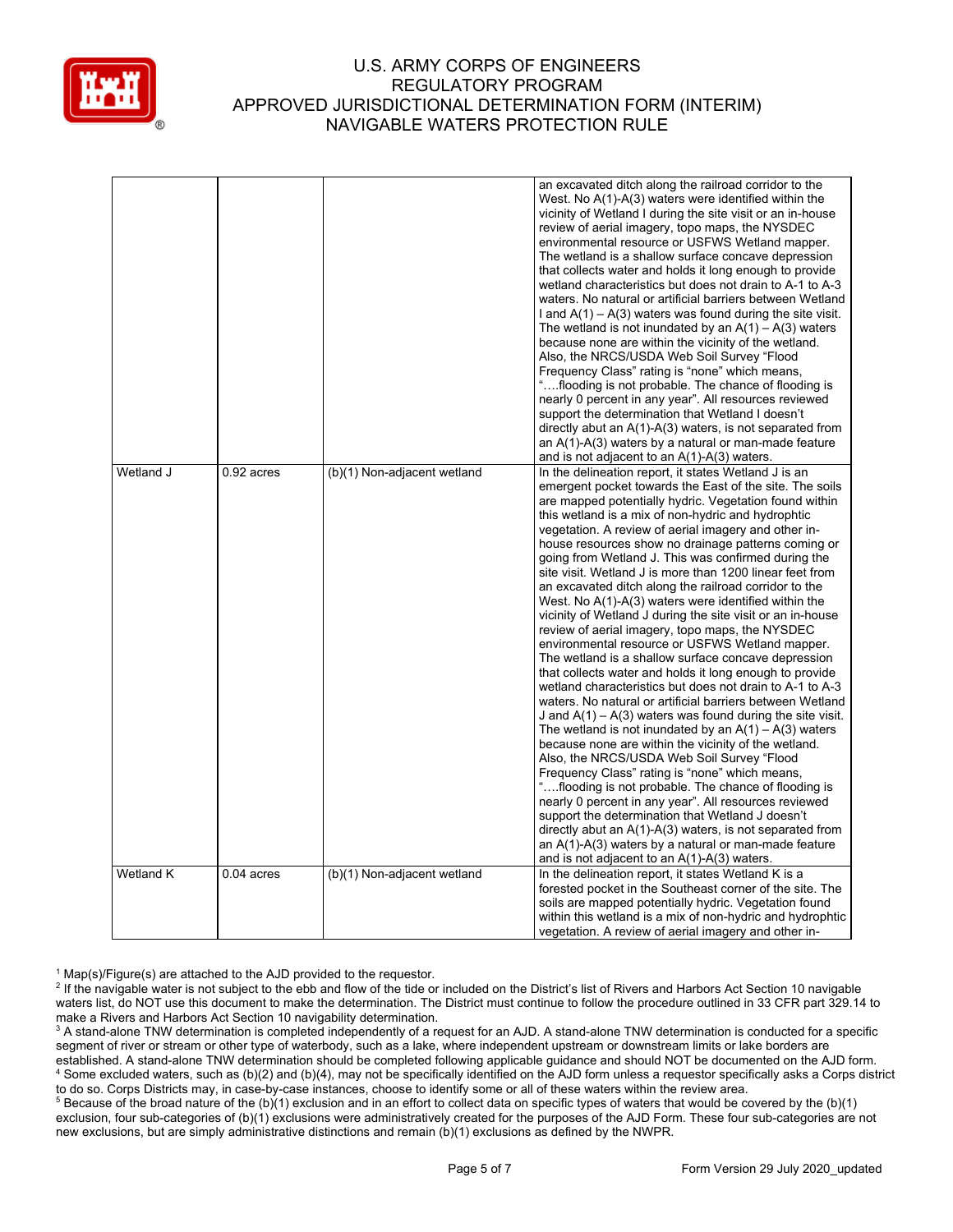

|  | house resources show no drainage patterns coming or        |
|--|------------------------------------------------------------|
|  | going from Wetland K. This was confirmed during the        |
|  | site visit. Wetland K is more than 2000 linear feet from   |
|  | an excavated ditch along the railroad corridor to the      |
|  | Northwest. No A(1)-A(3) waters were identified within      |
|  | the vicinity of Wetland D during the site visit or an in-  |
|  | house review of aerial imagery, topo maps, the             |
|  | NYSDEC environmental resource or USFWS Wetland             |
|  | mapper. The wetland is a shallow surface concave           |
|  | depression that collects water and holds it long enough    |
|  | to provide wetland characteristics but does not drain to   |
|  | A-1 to A-3 waters. No natural or artificial barriers       |
|  | between Wetland K and $A(1) - A(3)$ waters was found       |
|  | during the site visit. The wetland is not inundated by an  |
|  | $A(1) - A(3)$ waters because none are within the vicinity  |
|  | of the wetland. Also, the NRCS/USDA Web Soil Survey        |
|  | "Flood Frequency Class" rating is "none" which means,      |
|  | "flooding is not probable. The chance of flooding is       |
|  | nearly 0 percent in any year". All resources reviewed      |
|  | support the determination that Wetland K doesn't           |
|  | directly abut an $A(1)-A(3)$ waters, is not separated from |
|  | an $A(1)$ - $A(3)$ waters by a natural or man-made feature |
|  | and is not adjacent to an $A(1)-A(3)$ waters.              |

# **III. SUPPORTING INFORMATION**

- **A. Select/enter all resources** that were used to aid in this determination and attach data/maps to this document and/or references/citations in the administrative record, as appropriate.
	- **\_X\_** Information submitted by, or on behalf of, the applicant/consultant: Delineation report submitted by Davey dated September 18, 2017*.* This information is sufficient for purposes of this AJD. Rationale: *N/A or describe rationale for insufficiency (including partial insufficiency).* **\_\_** Data sheets prepared by the Corps: *Title(s) and/or date(s).*
	- **\_X\_** Photographs: Photographs included with delineation report and supplement information dated August 2020.
	- **\_\_X** Corps Site visit(s) conducted on: October 2018
	- **\_\_\_** Previous Jurisdictional Determinations (AJDs or PJDs):
	- **\_\_\_** Antecedent Precipitation Tool: *provide detailed discussion in Section III.B.*
	- **\_X\_** USDA NRCS Soil Survey: *USDA/NRCS Web Soil Survey accessed Oct 14, 2020*
	- **\_X\_** USFWS NWI maps: USFWS Wetland Mapper accessed Oct 14, 2020
	- **\_\_X** USGS topographic maps: USGS Tonawanda West Quad

#### **Other data sources used to aid in this determination:**

| Data Source (select) | Name and/or date and other relevant information |
|----------------------|-------------------------------------------------|
| USGS Sources         | N/A.                                            |
| USDA Sources         | N/A.                                            |
| <b>NOAA Sources</b>  | N/A.                                            |

 $1$  Map(s)/Figure(s) are attached to the AJD provided to the requestor.

<sup>2</sup> If the navigable water is not subject to the ebb and flow of the tide or included on the District's list of Rivers and Harbors Act Section 10 navigable waters list, do NOT use this document to make the determination. The District must continue to follow the procedure outlined in 33 CFR part 329.14 to make a Rivers and Harbors Act Section 10 navigability determination.

<sup>3</sup> A stand-alone TNW determination is completed independently of a request for an AJD. A stand-alone TNW determination is conducted for a specific segment of river or stream or other type of waterbody, such as a lake, where independent upstream or downstream limits or lake borders are established. A stand-alone TNW determination should be completed following applicable guidance and should NOT be documented on the AJD form. <sup>4</sup> Some excluded waters, such as (b)(2) and (b)(4), may not be specifically identified on the AJD form unless a requestor specifically asks a Corps district

to do so. Corps Districts may, in case-by-case instances, choose to identify some or all of these waters within the review area.  $5$  Because of the broad nature of the (b)(1) exclusion and in an effort to collect data on specific types of waters that would be covered by the (b)(1) exclusion, four sub-categories of (b)(1) exclusions were administratively created for the purposes of the AJD Form. These four sub-categories are not new exclusions, but are simply administrative distinctions and remain (b)(1) exclusions as defined by the NWPR.